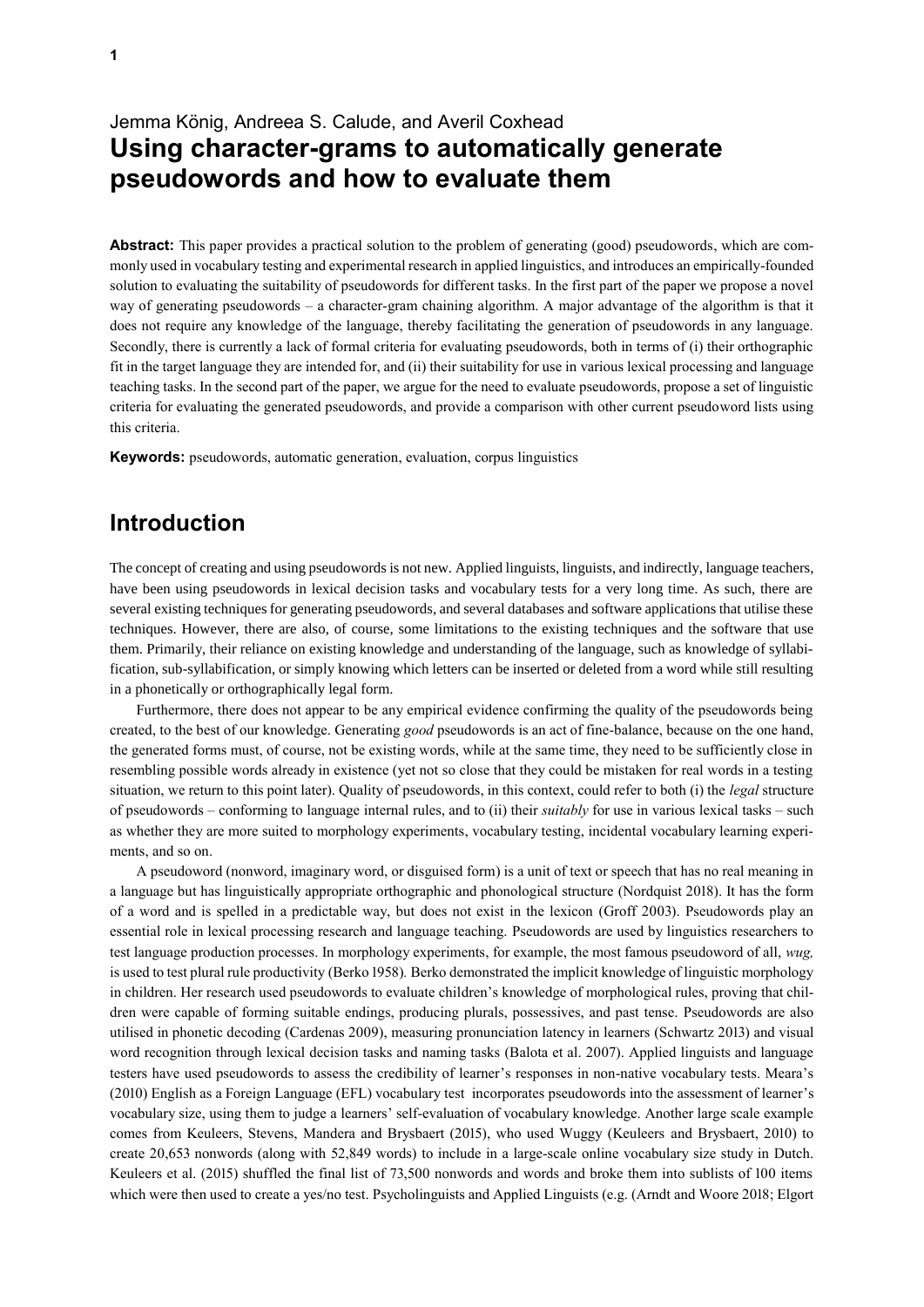and Warren 2014; Saragi et al. 1978; Webb 2005, 2007) have used pseudowords to assess factors in incidental lexical learning, such as the extent to which vocabulary learning can happen informally, including what and how much is retained (phonological information, grammatical function and semantic content) and how much exposure is required for such learning to take place.

In this paper, we are not wishing to enter into a debate on the merits or otherwise of pseudowords in research. Instead, we first consider existing pseudoword creation techniques and the systems that use these techniques, as well as the limitations of both. Then we introduce a character-gram chaining algorithm – our newly proposed method, a set of criteria for evaluating the legality of pseudowords, and suitability considerations which researchers may want to use when choosing them. Finally, we consider the usefulness of this new approach for use with languages other than English and in different domains.

### **Existing techniques and systems for generating pseudowords**

Three main techniques are currently used to generate pseudowords: (i) manipulating a stimulus, (ii) using high frequency bi-grams, and (iii) combining sub-syllabic elements. The first technique, manipulating a stimulus, involves a stimulus word (a word that exists in the lexicon) and manipulates it in some way to create a pseudoword (see Table 1 for the stimulus *pilot*). The stimulus can be altered by changing one or two characters, either by insertion, deletion, transposition, or replacement. Alternatively, a composite pseudoword can be created by adding a prefix or suffix to the stimulus, as long as it does not form a word that exists in the lexicon (R Harald Baayen and Schreuder 2011). The English Lexicon Project (ELP) (Balota et al. 2007) is a behavioural database of 40,481 stimulus words, contrived from the Kučera and Francis norms (1967) and the CELEX database (R H Baayen et al. 1993), and 40,481pseudowords that were created by changing 1 or 2 characters in each of the stimulus words, alternating the location of the manipulated characters between words.

#### [TABLE 1 NEAR HERE]

The second technique, using high frequency bi-grams, involves combining two letter sequences (bi-grams) that appear together frequently to form pseudowords. Programs such as WordGen (Duyck et al. 2004), that use this technique, tend to also consider neighbourhood size and orthographic relatedness. [Table 2](#page-10-0) shows an example for the pseudoword *reroin*. WordGen uses bigram frequency, in-part, for pseudowords generation in Dutch, English, German, and French. It generates a random sequence of letters which is validated as a pseudoword dependent on a set of seven constraints: number of letters, neighbourhood size, frequency, summated bigram frequency, minimum bigram frequency, initial bigram frequency, final bigram frequency, and orthographic relatedness (Duyck et al. 2004). Depending on the language, WordGen uses either the CELEX or Lexique (New et al. 2004) as its lexicon. A random selection of letters are considered to be a pseudoword only if it is not an existing word in the lexicon, and it meets all seven criteria.

[TABLE 2 NEAR HERE]

The third technique for creating pseudowords involves combining sub-syllabic elements within a language by breaking existing syllables down into their sub-syllabic elements and then joining them back together. A syllable is a unit of sound, typically made up of a nucleus (usually a vowel) and an optional onset (initial sound) and coda (final sound). This approach takes legal sub-syllabic elements (onset, nucleus, and coda) from existing words and combines them to form a pseudoword (Keuleers and Brysbaert 2010). [Table 3](#page-10-1) shows an example for the pseudoword *shib.* The ARC Nonword Database is an example of a system which creates pseudowords by joining sub-syllabic elements. The database holds a collection of over 350,000 monosyllabic non-words which combine onsets with rhymes (nucleus and coda) from sound relationships derived from the CELEX database. Another system that combines sub-syllabic elements is Wuggy (Keuleers and Brysbaert 2010). Given a list of syllabified words, it segments each word into sub-syllabic elements and builds a tree of all possible legal sub-syllabic combinations. The tree is then traversed to retrieve all possible pseudowords. Wuggy uses five lexicons (CELEX, Lexique, E-HITZ, B-PAL, and the Frequency Dictionary of Contemporary Serbian Language) to support pseudoword generation in seven languages: Dutch, English, German, French, Spanish, Serbian, and Basque.

[TABLE 3 NEAR HERE]

### **Problems with existing methods for creating pseudowords**

Each of the existing techniques and systems for creating pseudowords comes with its own set of limitations, as will be discussed in this section in turn. Broadly speaking, these limitations have to do with one or several of the following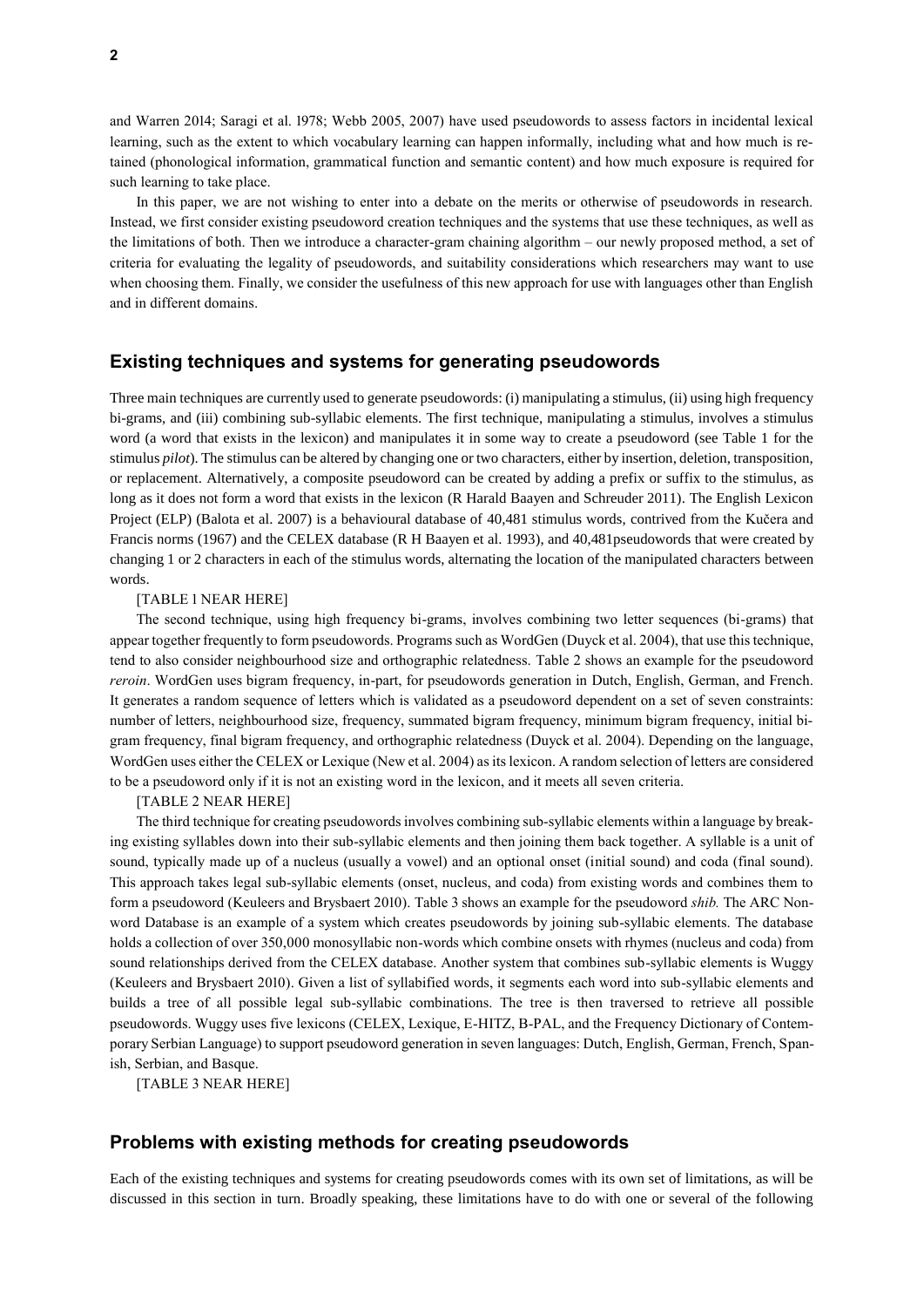problems: (1) in order to create a list of pseudowords, the user needs ample knowledge of the language for which pseudowords are being created, for instance, in-depth knowledge about syllable structure rules of that language, (2) only a handful of the major languages are represented, (3) there is no way of evaluating whether the pseudowords created could actually pass as legal words of that language or whether they might be suitable for a given task.

Manipulating a stimulus requires knowledge of which characters can be inserted, deleted, or transposed while still resulting in a legal pseudoword. Using high frequency bi-grams requires knowledge of which combinations are legal within the language. Combining sub-syllabic elements requires knowledge of syllabification, and if phonetic syllables are used (as in the ARC Nonword Database) then understanding conversion from phonotactic to orthographic forms is also required.

Having a high number of possible pseudoword combinations is a risk when combining letter sequences or subsyllabic elements. In the case of combining sub-syllabic elements, the number of combinations increases exponentially; monosyllabic words have hundreds of thousands of possible combinations, while polysyllabic words have billions (Keuleers and Brysbaert 2010). As a solution to high combination possibilities, software like WordGen and Wuggy provide building constraints or search criteria which restrict the pseudowords that are returned, for example, number of neighbours, word frequency and summated bigram frequency. This makes searching for pseudowords much more achievable, but can result in more complex software applications that can be confusing for researchers to interact with.

Two lexicons tend to be most widely used for generating pseudowords: CELEX and Lexique. CELEX (R H Baayen et al. 1993) is a lexical database that contains information on orthography, phonology, morphology, syntax, and word frequency for words in English, German, and Dutch. Lexique (New et al. 2004) is a lexical database for French language which contains information on gender, number, grammatical category, and word frequency. It is used by both the applications that support French: WordGen and Wuggy. Both CELEX and Lexique are general-purpose lexicons, meaning that they generate general-purpose pseudowords. Support for domain-specific pseudowords appears to be lacking, which could be problematic in cases where second language learners are being tested on their knowledge of academic or discipline-specific vocabulary (e.g. from Coxhead's Academic Word List (2000), or from disciplines such as biological sciences or engineering). Pseudowords, in these instances, would need to resemble Graeco-Latin words and be possibly longer than general purpose pseudowords, to make the test more realistic for learners.

The lexicons that are used by pseudoword generating software also limit the language support that is provided. ARC and ELP support English alone, WordGen supports four languages including English, and Wuggy supports seven. Wuggy also has the capacity to be extended to support any alphabet-based language. However, extending Wuggy to support other languages requires a list of syllabified words in the desired language, and information about how the syllables are segmented. There is, therefore, a need to develop a system that can be applied to a wider range of languages without requiring the in-depth knowledge of each (such as syllabification and sub-syllabification).

Each of the four existing pseudoword generating applications have some form of criteria that determines how pseudowords are created. However, to our knowledge, none has any formal criteria to evaluate the legal structure or suitability of pseudowords post-production. Each application has a different approach to generating pseudowords, and different criteria (grammars, or principles) for restricting the forms of the generated pseudowords. Perhaps, more importantly, they have differing views, even if only slightly, on what constitutes a *legal* pseudoword. The ARC database focuses on phonological principles (allowing illegal bigrams and orthographic onsets and bodies), while Wuggy focuses on orthographic forms (Keuleers and Brysbaert 2010: 629).

Furthermore, although each approach mentions the importance of suitable pseudowords, in terms of their use in lexical processing, incidental language learning, and lexical decision tasks, to our knowledge there is no evidence of their *suitability* having been tested or evaluated. A lack of suitability could have implications for how useful the pseudowords are and for the generalisation of the results found in such studies. The main problem is that different tasks have different suitability requirements. For instance, in incidental lexical learning experiments, it is desirable that pseudowords closely resemble existing simplex words, but in language testing situations, it may be undesirable to have only simplex words (depending on the type of vocabulary being tested, simplex words may stand out from the rest of the words used), and also, forms which resemble existing words too closely could be mistaken as real words under time pressure, which may lead to an incorrect penalty for the L2 learner being tested.

So while *legality* concerns a type of criteria that is overall largely desirable in all applications of pseudowords, *suitability* considerations relate to requirements which will by their very nature vary across tasks. Therefore, we purport that a set of pseudoword evaluation considerations are beneficial to the field, with regard to both *legality* and *suitability*.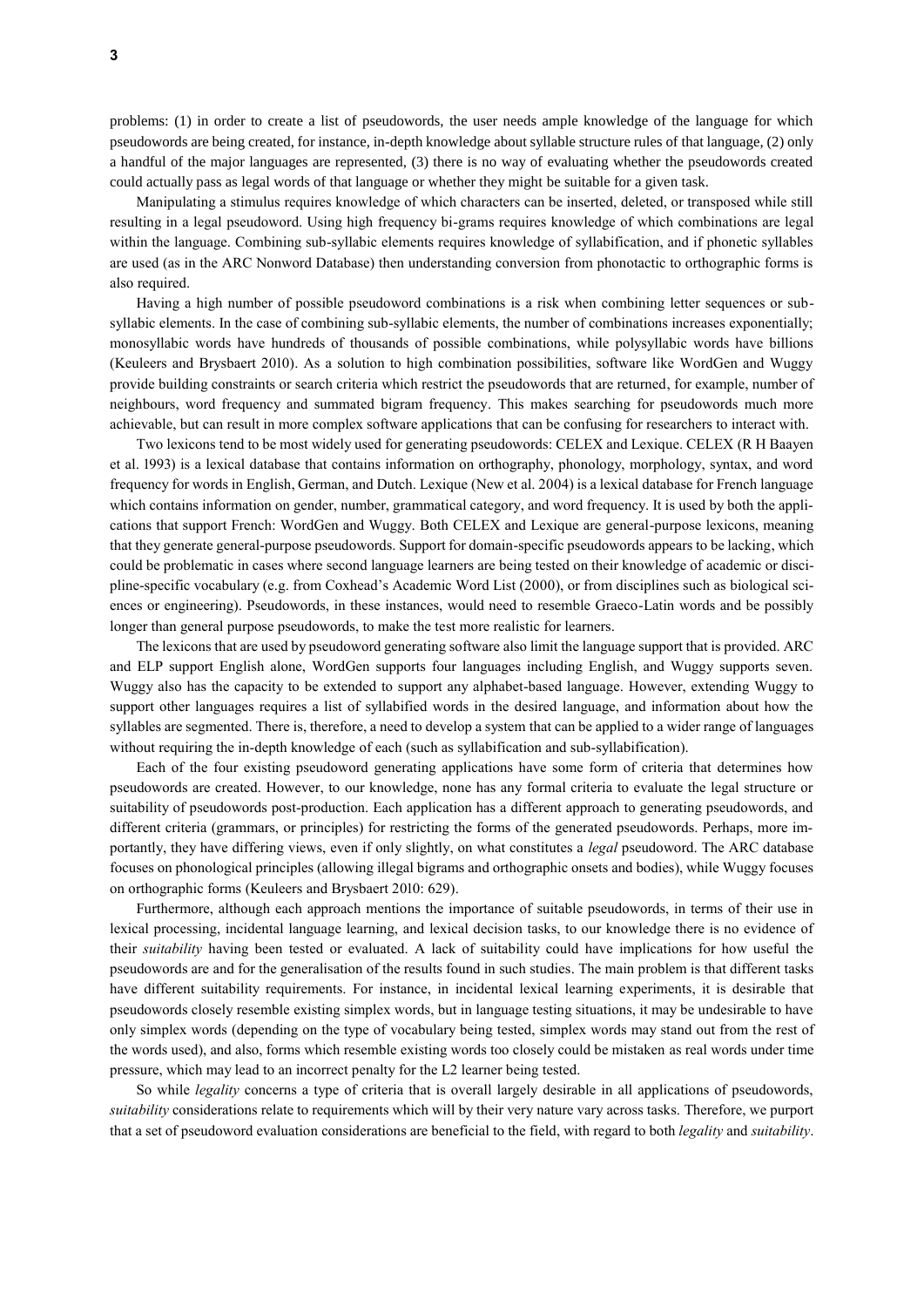### **Towards some solutions**

The present study proposes a new approach to creating pseudowords that is not susceptible to any of the limitations of existing approaches, and explores ways of conducting post-creation evaluations on pseudowords. This study has two contributions:

- 1. An automated pseudoword generation technique that can be extended cross-linguistically.
- 2. An introduction to novel formal pseudoword evaluation techniques, both in terms of their *legal* form and *suitability* for various lexical tasks.

We start by introducing our character-gram-chaining algorithm, which is a computationally simple approach to generating pseudowords. Next we describe a set of evaluation criteria that we designed to evaluate the legal form of pseudowords, and some possible considerations for assessing their suitability in various lexical tasks. Finally, we demonstrate how the character-gram chaining algorithm has been designed to work with any alphabet-based language, without requiring any knowledge of that language, and how it can be used to create domain or language-specific pseudowords, based solely on an input wordlist.<sup>i</sup>

### **CGCA: character-gram chaining algorithm**

In 1990, Bell, Cleary, & Witten discussed using statistical analysis of n-gram frequencies to model natural language. An early example of how this might be done can be found in Miller and Selfridge (1950). Bell et al. (1990: 80-81) suggested that "frequencies of n-grams can be used to construct order *n*-1 models". They descibe the model as an order *n*-1 model, where the first *n*-1 characters of an n-gram are used to predict the *n*th character. The examples in [Table 4](#page-10-2) demonstrate the first 100 characters that Bell, Cleary, & Witten (1990) generated using natural language modelling with different sized n-gram models. As shown in the table, although the 12-gram model is not perfect, the resemblence to natural language improves noticeably each time the n-gram size increases. Bell, Cleary, & Witten (1990) used n-gram models to reconstruct sections of text within a language, but their work has lead to our questioning whether a similar technique can be used to construct individual pseudowords.

[TABLE 4 NEAR HERE]

Both the n-gram model by Bell, Cleary, & Witten, and the sub-syllabic pseudoword technique used by Keuleers & Brysbaert (2010) and Rastle, Harrington, & Coltheart (2002) have motivated us to create a Character-Gram-Chaining Algorithm (CGCA) to generate pseudowords. [Figure 1](#page-10-3) gives an overview of the algorithm in four modularised steps while Appendix A gives the full details.

[FIGURE 1 NEAR HERE]

The CGCA algorithm can accept either a wordlist or corpus as input. First, it extracts all unique tokens from the input, creating the *origin wordlistii* that is used to generate pseudowords. Next, it extracts all possible character-grams from the origin wordlist, and finally, it iteratively generates and validates each chain of character-grams, resulting in a list of pseudowords specific to the origin that was used to generate them. This allows researchers to generate either general-purpose or domain-specific pseudowords, based on the input that they pass through to our algorithm.

The CGCA can generate pseudowords from an input that has as little as 100 unique words, to large general-purpose corpora or wordlists such as the Range programme lists (Nation et al. 2002) or Nation's (2012) British National Corpus and Corpus of Contemporary American English (BNC/COCA) lists. However, the number of pseudowords that can be generated is dependent on the character-gram size used, for example, a list of 100 unique words can be used to generate 100 pseudowords when 2-grams or 3-grams are used, but only half as many using 4-grams.

We used CGCA and the BNC/COCA lists (Nation, 2012) to create pseudowords of various n-gram size. [Table 5](#page-10-4) gives the first 10 such pseudowords for 2-grams, 3-grams, 5-grams, 8-grams. We also generated pseudowords using a combination of n-gram lengths (r-grams). The reason that we can have a maximum size of 8-grams is that for larger numbers than 8, there would not be enough character-grams extracted to chain together to generate pseudowords.

[TABLE 5 NEAR HERE]

### **Designing post-production evaluation criteria and requirements**

We propose that once generated, pseudowords should undergo evaluation. We argue that the evaluation process needs to involve two separate types of criteria, namely legality and suitability. Determining whether a pseudoword conforms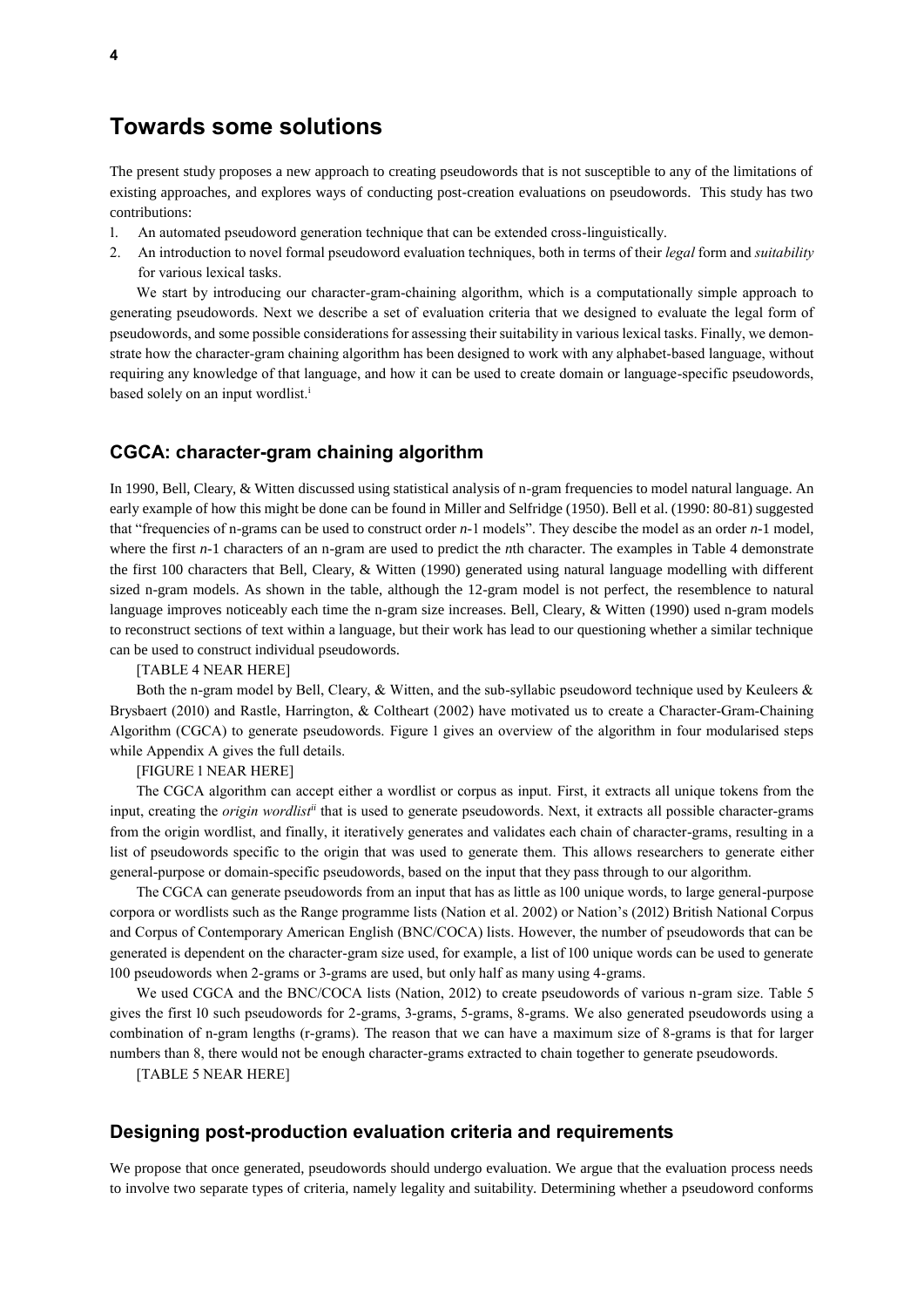to the rules of a language, and determining whether that pseudoword is suitable for a particular type of lexical task, require two different types of evaluation criteria.

Legal elements are those that we can prove to be legal, in terms of the character-combinations that exist in the language (in a wordlist, lexicon or corpus), rather than all legal elements within the language. Elements that we measure as not legal are not necessarily illegal in the language. They simply cannot be proven to be legal in a sub-collection of the language, in an origin wordlist for example. Our approach to pseudoword generation makes use of the premise that chaining legal character-grams together will sometimes result in a legal pseudoword. Of course, there are other restrictions on the process of building a well-formed word, such as which sequences are being chained and their position in the word. These restrictions will thus lead to some ill-formed generated pseudowords. In particular, using bi-grams (character-grams of size 2) results in legal character sequences of size 2, but when chained together, these bi-grams can result in larger unseen or potentially illegal character combinations, which George Bernard Shaw's well-known example GHOTI illustrates.<sup>ii</sup> We have designed a set of three criteria that should be used to evaluate the legal form of pseudowords for English, outlined in [Table 6.](#page-11-0)

#### [TABLE 6 NEAR HERE]

If a sequence of characters appears in a pseudoword but does not appear in a real word (from the origin wordlist), then the pseudoword cannot be *proven* legal (it might still conform to the word formation rules of the target language, but given that no words in the original wordlist contain the sequence, we cannot be sure whether it does or not). Conversely, if all the character sequences that appear in a pseudoword also appear in real words in the origin wordlist, then the pseudoword can be said to conform to the rules of the target language. This is what we hope for when assessing the legality of a given pseudoword.

Our version of legality is not too strict in that it is flexible enough to allow words which may break phonotactic constraints of a given language, for example,  $un + table$  would be classified as legal using the above criteria, even though *un* would never attach to a noun in English. However, as one anonymous reviewer points out, the legality criteria could be tightened much further to adhere to phonotactic constraints, but this comes with disadvantages in that there will be fewer pseudowords accepted and more language-specific knowledge required to evaluate legality of this type.

Measuring the *suitability* of a given pseudoword is not to do with whether or not a form could be a legitimate word in a given language, but rather, it has to do with its suitability for use. In lexical decision tasks, for example, the more dissimilar a pseudoword is to a word, the faster the reaction time (Keuleers and Brysbaert 2010). Incidental lexical learning experiments require shorter words with at most one productive affix, and which appear to be similar to existing forms (Webb 2007). Vocabulary tests (Meara 2010) and identification-as-retrieval tasks (Rueckl and Olds 1993) require pseudowords that do not have their own existing inferred meaning. Decoding-tasks use pseudowords of varying difficulty (Proença et al. 2017). The primary importance for suitability appears to be whether the pseudowords that are being generated are too similar to existing words, not similar enough, or within the range of what is required for lexical tasks. We propose four considerations for evaluating the suitability of pseudowords (English-specific), as given in [Table 7.](#page-11-1)

#### [TABLE 7 NEAR HERE]

Using these considerations, each pseudoword could be given a binary score of either 0 or 1 for each of the above criteria. These scores could then be used to determine whether a particular pseudoword is (or is not) suited towards a particular lexical task. For example: for lexical decision tasks, a pseudoword that is only one character away from a real word, such as "dauntings" (a rushed or slightly absent-minded participant may not even hear or see the plural "s" and assume the form is a real word, "daunting"), may produce different reaction times than one that is not; pseudowords that score 1 in the polymorphic category (such as "unbehave") may be more suited to incidental lexical learning experiments; and pseudowords that score 0 in the polymorphic category (such as "hydraft") may be more suited to vocabulary tests and identification-as-retrieval tasks as they do not include a real root and affix that meaning can be inferred from.

While the CGCA method is cross-linguistically applicable, evaluating the generated pseudowords needs to be done according to language-specific means. That is, applying the rules of each target language separately and constructing suitability criteria separately for each language, as we have done above for English.

We applied each of the criteria outlined above to the first 100 pseudowords generated using each n-gram size (from 2-8)[. Table 8](#page-11-2) shows the results of the *individual legal evaluation*, which was done automatically using a Python script. When the CGCA pseudowords were evaluated against their origin wordlist (Nation's BNC/COCA lists), 12 pseudowords were not able to be *proven* legal: 10 pseudowords (out of 100) created using 2-grams, 1 pseudoword (out of 100) created using 3-grams, and 1 pseudoword (out of 100) created using r-grams. [Table 9](#page-11-3) shows all of the CGCA pseudowords that contained a character sequence that did not exist in the origin wordlist. Four out of the five C+ errors contained a *y*, which should be considered a vowel in most cases, but was not treated as one for this evaluation. If *y* was treated as a vowel, these four pseudowords may not have incurred errors.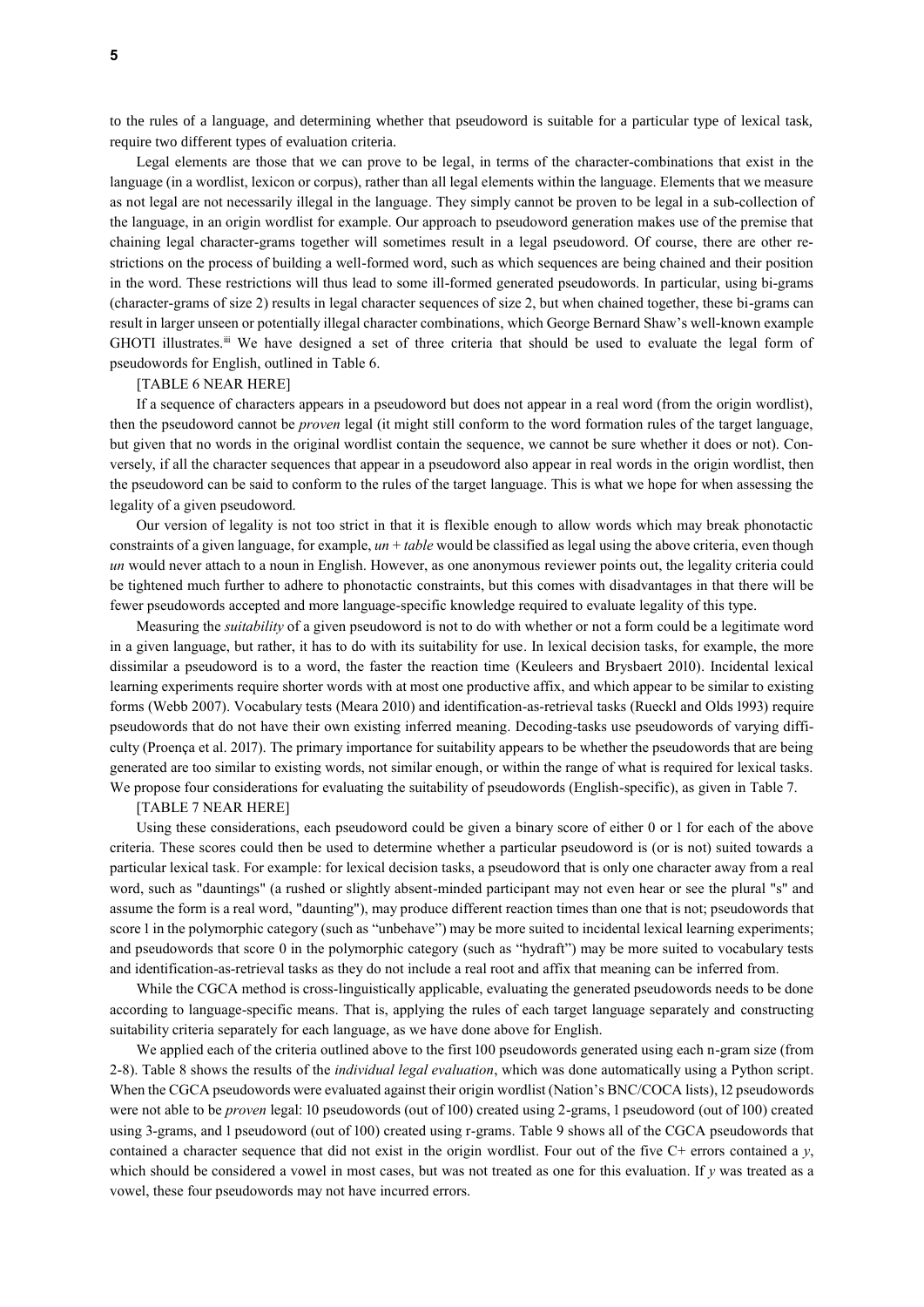#### [TABLE 8 NEAR HERE] [TABLE 9 NEAR HERE]

The *individual suitability evaluation* was conducted manually by two of the researchers independently and then the results were compared. The results are shown in [Table 10.](#page-12-0) For consistency, we agreed on using the list of affixes reported by Bauer and Nation to be either inflectional suffixes, or among the most frequently occurring and regular derivational affixes (Bauer and Nation 1993: 258-59), or frequent and orthographically regular affixes (Bauer and Nation 1993: 259- 60), see [Table 11.](#page-12-1) 

#### [TABLE 10 NEAR HERE] [TABLE 11 NEAR HERE]

The manual coding was completed by two researchers separately. For the first three criteria (compound, polymorphic, and near polymorphic), any discrepancies were discussed and resolved. For the fourth criteria (one-character dissimilarity), only pseudowords marked positive by both researchers were included as positive in the final results. In coding the one-character dissimilarity, we did not use exhaustive dictionary searches but rather, we used our knowledge of English to see if any real word would immediately come to mind, without thinking too long (we will return to this later).

## **Discussion**

Now, we turn to a discussion of the pseudowords that we generated using CGCA and their evaluation, provide a comparison of the same evaluation criteria applied to existing pseudoword generation systems currently in use, and discuss how these compare with the pseudowords generated by CGCA. Finally, we discuss cross-linguistic applicability of the CGCA system and conclude the section with some limitations and scope for future work.

### **Evaluation of the pseudowords generated by the CGCA algorithm**

As regards legality of the pseudowords, we found that bi-grams performed the worst in our dataset, with 10% of the data containing non-legal pseudowords. This suggests caution in using systems that rely exclusively on bi-grams as means of generating pseudowords (i.e., WordGen). The next worst n-gram size was the 3-grams group, but this was comparatively better, with only 1% of the forms being non-legal. The system performed equally well for 3 or more n-gram sizes (the few non-legal elements in the r-gram set are likely to be bi-grams).

Turning to issues of suitability, we suggest that forms which only differ from existing words by one single character can be problematic as pseudowords because participants can mistakenly misread these forms as real words, particularly when under time pressure. This means that they might end up being unfairly penalised in a learner vocabulary test. This problem may seriously impact on systems that generate pseudowords by solely changing one single character (e.g., English Lexicon Project). But in coding the 1-char factor, we found that pseudowords which differ through a single letter from existing words are not all equally problematic: some are recognized much faster than others (recall that we coded this factor quickly, and without reference to a dictionary). For example, *overses* can easily be linked to the existing form *overseas*, whereas *orand* may not immediately be associated with *grand.* It is not straightforward to glean why some forms are immediately recognized while others are not. Words ending in "-in" and missing a "-g" might be recognized quickly due to the productivity of the progressive inflectional affix in English, but the picture is still incomplete. More work needs to be done in testing the forms on a larger population in order to understand the mechanism at work here.

Although compounding is a highly productive strategy for forming new words in English, we found the CGCA pseudowords generated using the BNC/COCA lists included strikingly few pseudo-compound forms, with a peak at 4 grams (10%). This suggests that 4-grams are the optimal character-gram size for generating compound words. It might be worthwhile to investigate experimentally whether there is a difference in how different pseudowords are viewed, based on structural differences (compound-like forms, versus polymorphic forms, versus morphologically simple forms).

In evaluating suitability, we have found interesting correlations between n-gram size and various factors. For *onecharacter dissimilarity*, there is a downward slope across n-grams, dropping from 2-grams (40%) to 4-grams (20%) before evening out. This trend suggests that the smaller the n-gram size, the more *easily* identifiable the pseudowords are to existing words (at 1 character away). Conversely, the occurrence of polymorphic pseudowords increases steadily from 2-grams (2%) to 8-grams (85%), suggesting that the larger the n-gram size, the more word-like (real root plus affix) the pseudowords are. Near-polymorphic pseudoword counts rise then fall, climbing from 2-grams (22%) up to 3-4-5 grams (40% each) and back down to 8-grams (9%). This final drop appears to be due to the corresponding climb in polymorphic occurrences. The combined counts of polymorphic and near-polymorphic pseudowords rise steadily until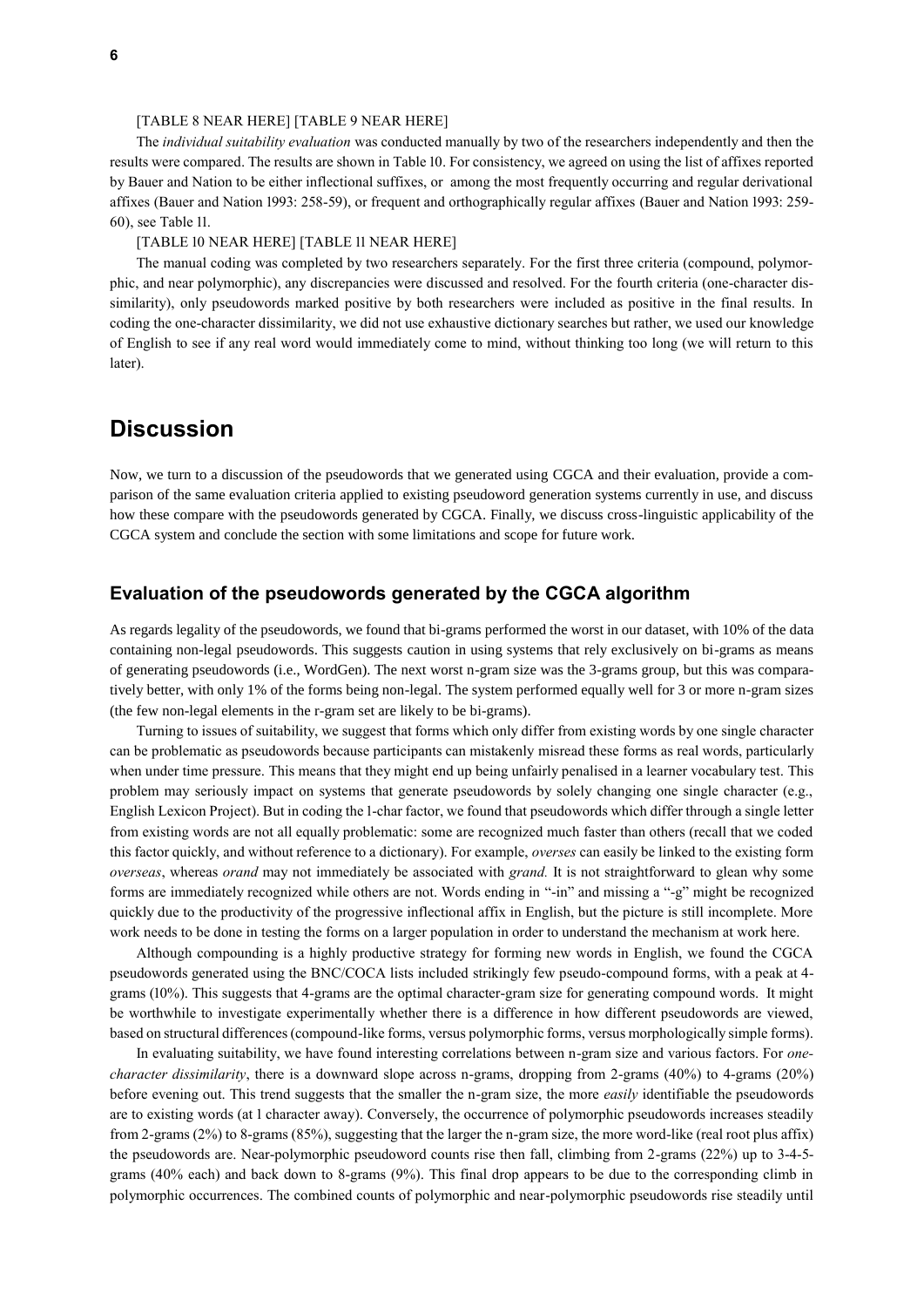they make up almost 100% (96% for 7-grams, 94% for 8-grams). These correlations may be due to how CGCA chains character-grams together to create pseudowords. The smaller the character-gram size, the fewer characters being compared and therefore the less likely that affixes will be generated. Likewise, the larger the character-gram size, the more characters being compared, and the more likely that affixes will be generated. Furthermore, pseudowords that include affixes may be less likely to be one character away from real words – they may instead be *n* characters away, where *n* is the length of the added affix. For example, *eightist* (polymorphic) is three characters (*ist*) away from the word *eight*, whereas *weat* (not polymorphic) is one character away from *wheat*.

### **Comparing CGCA pseudowords with pseudowords from existing Systems**

We first used the main existing systems to generate 100 pseudowords from each (English Lexicon Project, the ARC Nonword Database, WordGen, Wuggy), and selected 100 pseudowords from Meara's EFL tests (20 from each level). The first 10 words from each are given for illustrative purposes in [Table 12.](#page-12-2) We then conducted a *comparative legal evaluation*, where we used the legal evaluation criteria to evaluate both our pseudowords and each of the 100 pseudowords from the other systems. We decided to create a non-biased wordlist for this evaluation, rather than using our origin list or CELEX, drawing on four corpora: the Corpus of Historical American English (COHA) (Davies 2002), the Wikipedia Corpus (Davies 2015), News on the Web (NOW) (Davies 2013b), and Global Web-Based English (GloWbE)(Davies 2013a). All unique tokens were extracted from the corpora and only words that were validated as real words by Wiktionary were kept. The resulting wordlist contained 72,783 tokens.

[TABLE 12 NEAR HERE]

Each set of 100 pseudowords was compared against the COHA-Wikipedia-NOW-GloWbe wordlist and any character combinations (C+, V+, CV+C) that appeared in a pseudoword but not in the wordlist were noted (see [Table 13\)](#page-12-3). When comparing the CGCA pseudoword errors derived from the original wordlist with the CGCA pseudoword errors derived from the COHA-Wikipedia-NOW-GloWbe wordlist, the error counts for the CGCA pseudowords have: decreased from 10 to 9 for 2-grams, increased from 1 to 2 for 3-grams, increased from 0 to 1 for 4-grams, and stayed the same for all others (Table 13, first 9 rows). Comparatively, for the externally generated pseudowords: WordGen had the highest error count (26 out of 100 pseudowords contain errors), Wuggy had the second highest (21 out of 100), ARC and ELP had 16 and 10 respectively, and Meara's EFL pseudowords had the lowest error count, with only 6 out of 100 pseudowords containing errors. Surprisingly, ARC, WordGen, and Wuggy all included pseudowords that did not contain at least one vowel (*sprymphs, brft, grrpe, ymn*), although in the case of *sprymphs* (ARC), the *y* could be considered to be acting as a vowel.

#### [TABLE 13 NEAR HERE]

The next step was to conduct a *comparison suitability evaluation* with the same sets of pseudowords. Each pseudoword was manually coded following the same procedure as in the section titled "Designing post-production evaluation criteria and requirements" [\(Table 14\)](#page-13-0). All have a relatively low count of *compound* pseudowords, however our 4 grams have the highest of them (10%), followed closely by Meara (9%). This suggests that using the CGCA algorithm with 4-grams should be preferred over other methods if aiming to generate compound pseudowords, but we stress here that suitability is highly dependent on the task. All of our *polymorphic* pseudowords, except those generated using 2 grams (2%), have higher counts than any of the externally generated pseudowords. Our highest come from our 7-grams (80%) and 8-grams (85%), while the highest in the externally generated pseudowords come from Meara (10%) and WordGen (8%), suggesting that the CGCA pseudowords are more word-like, in terms of a real stem plus affix. The *near-polymorphic pseudoword* counts are a little better balanced than for polymorphic pseudowords. ARC and ELP have the highest counts (58% each), followed by our 3-grams, 4-grams, and 5-grams (40% each). The lowest counts come from our 8-grams (9%), 7-grams (16%), and 6-grams (18%). Finally, for pseudowords that are easily identifiable as one character away from a real word (*character dissimilarity*), the highest counts come from WordGen (48%) and Wuggy (47%), followed closely by ELP (43%), 2-grams (43%), and 3-grams (39%). The lowest counts come from Meara (14%) and our r-grams (14%). Each of these statistics may be seen as either an advantage or a disadvantage, depending on the intended use of the pseudowords, and the form or structure required.

#### [TABLE 14 NEAR HERE]

The suitability considerations can be used to compare pseudowords created using different origins. For instance, if researchers wanted to create pseudowords using the CGCA, but that had the same structure as Meara's pseudowords, they could select those with similar compound, polymorphic, near-polymorphic, and character dissimilarity counts as his. Furthermore, as argued when discussing *Designing Post-Production Evaluation Criteria*, suitability criteria can be used to select more or less word-like pseudowords, for example polymorphic or near polymorphic pseudowords for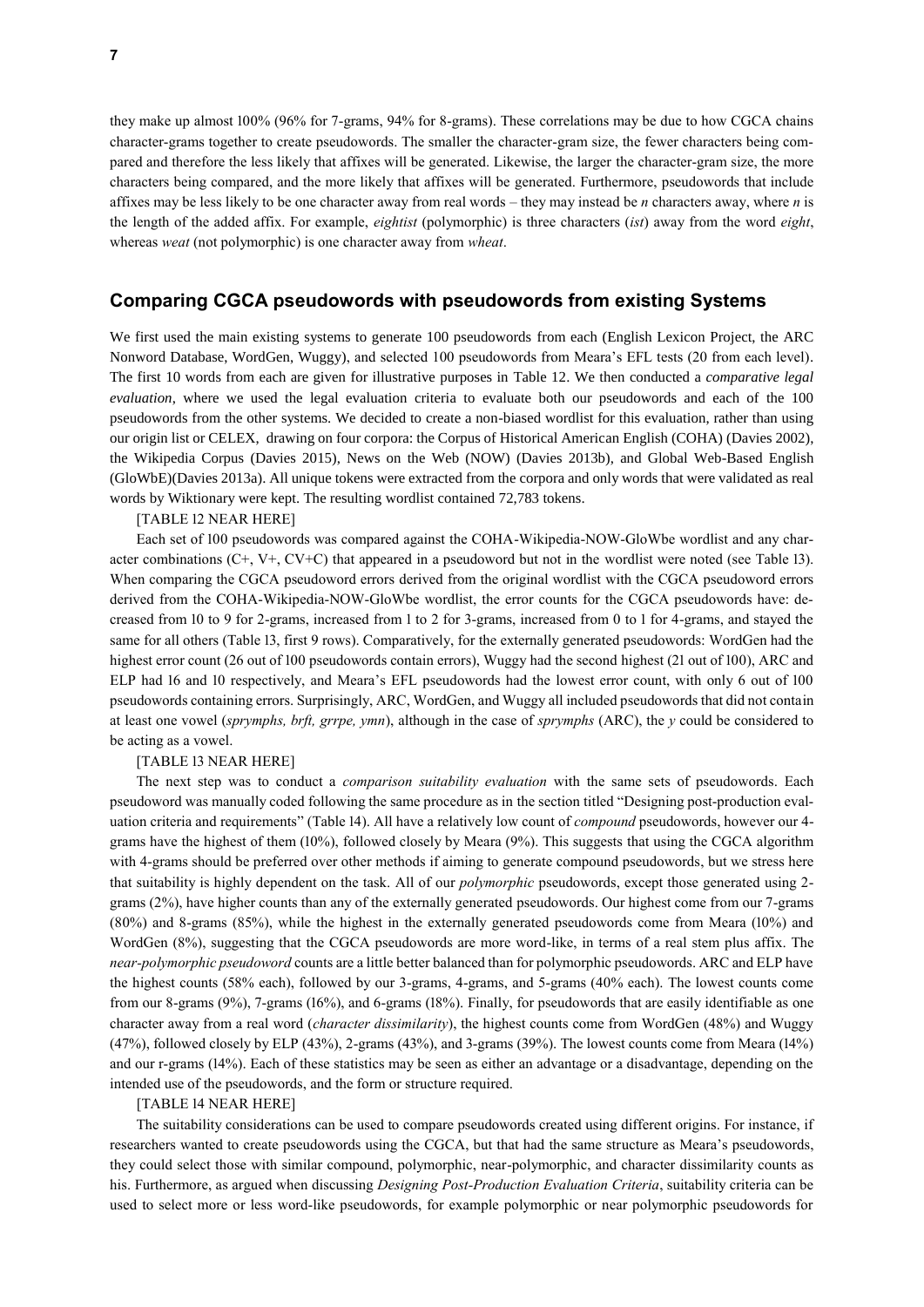morphology experiments, and non-polymorphic pseudowords for vocabulary testing. The criteria can also be used to draw a comparison between sets of pseudowords, for example, if we wanted to create pseudowords that reflect the same form as some existing type (ELP, ARC, etc.).

### **Cross-linguistic application of the CGCA algorithm**

The final set of observations concerns the linguistic domain of pseudowords. Here we ask whether pseudowords can be generated to reflect a particular language. Our solution was to develop the CGCA to work with any alphabet-based language, without requiring any knowledge of that language. The CGCA can be used to create pseudowords in any language because it just requires an origin wordlist. As an example, we have generated a sample of 10 pseudowords each from German, Spanish, and Italian using CGCA (using 4-grams), as shown in [Table 15.](#page-13-1) The table also contains a sample of 10 English words. By specifying the desired language, we were able to use Wiktionary to validate each set of pseudowords. The three foreign language wordlists were derived from movie and television series subtitles from Buchmeier (2008a; 2008b; 2009). The German origin list was derived from the first 1,000 words in a frequency list of 25 million words (Buchmeier 2009); the Spanish origin list was derived from the first 1,000 words in a frequency list of 27 million words (Buchmeier 2008a); and the Italian origin list was derived from the first 1,000 words in a frequency list of 5.6 million words (Buchmeier 2008b).

[TABLE 15 NEAR HERE]

Moreover, given that all it requires is a wordlist or corpus, the legal evaluation criteria can be applied to pseudowords from any language, regardless of how they were created. The criteria can measure how well pseudowords fit within the legal orthographic form of any language, and are only limited by the size of the wordlist or corpus that is used. In conducting the legal evaluation on each of the language specific pseudowords, using their relative origin wordlists as the lexicon, we found that none of them violated any of the legal evaluation criteria.

CGCA can also be used to create domain specific or frequency specific pseudowords, it is limited only by the text that is used to build the origin wordlist. As an example, we have used CGCA (using 4-grams) to generate a sample of 10 pseudowords each from two different domains: Academic derived from the Academic Word List (Coxhead 2000) and Grade School, derived from the Basic Vocabulary Spelling List (Graham et al. 1993) (see [Table 16\)](#page-13-2).

[TABLE 16 NEAR HERE]

### **Limitations and future work**

CGCA is only as good as its origin wordlist. If, for example, a general-purpose wordlist was used to generate pseudowords for a domain-specific vocabulary test, the resulting pseudowords would reflect the general-purpose language of the wordlist rather than the domain-specific language of the test. Similarly, the legal evaluation is only as good as the wordlist or origin that pseudowords are compared against. The results of the evaluation criteria would be affected by a wordlist that included misspelled words or partial words, for instance. We look forward to applications of CGCA in vocabulary and testing research, for example, using specialised wordlists such as Coxhead and Demecheleer (2018) in English for Specific Purposes, as well as wordlists in languages other than English, such as Jakobsen et al. (2018) in Danish.

Although CGCA does not require a large lexicon, the number of pseudowords that can be generated is proportionally related to the number of unique tokens in the origin wordlist. For example, when using an origin of 100 words, we were able to generate 100 pseudowords (using 3-grams), but with an origin of 1000 words we were able to generate 1000 pseudowords (using 3-grams). However, the larger the character-gram size, the fewer character-combinations there are, and therefore, fewer valid pseudowords can be generated. For example, when using an origin of 100 words, we were able to generate 100 pseudowords each using 2-grams, 3-grams, and r-grams, but only half as many using 4-grams.

CGCA uses Wiktionary to validate whether a potential pseudoword does or does not exist within the language. Although this is advantageous as it supports 8,000 languages, there are of course languages that it does not support fully (Te Reo Māori, for example). To address this problem, we intend to implement the algorithm as a web based solution, meaning researchers would be able to specify whether they wish to validate using Wiktionary, or use their own specially supplied wordlist for validation.

CGCA was implemented using the Python programming language and can be downloaded from GitHub. iv The bulk of the planned future work involves porting the Python code for CGCA over into an online web-based solution that can be made publicly available. The online version would allow researchers to upload an input corpus or wordlist, specify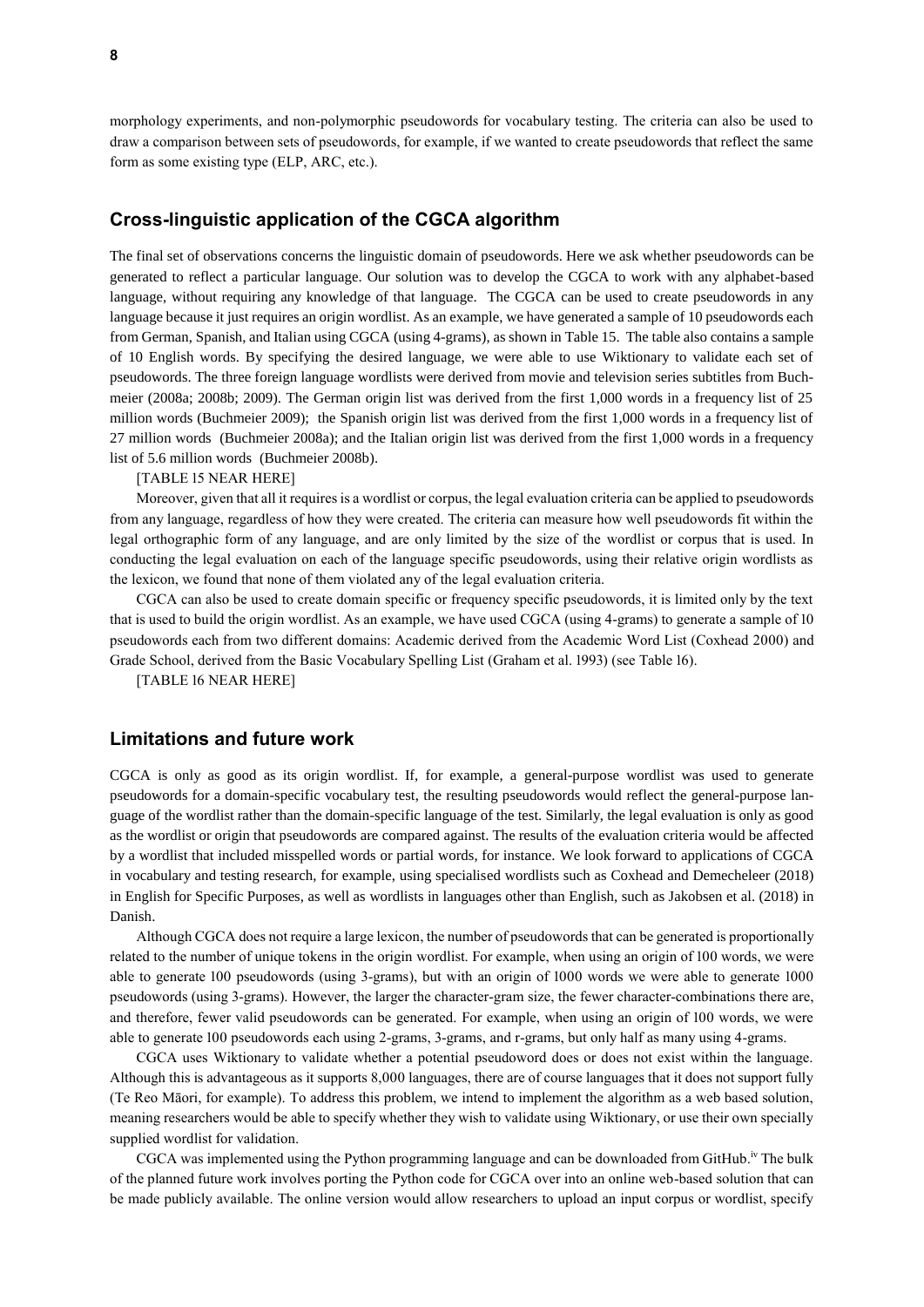whether they want the words in their corpus to be cleaned and validated, specify the size of the character-grams that they wish to use to create their pseudowords, specify the number of pseudowords they wish to generate, and specify whether they want to validate using Wiktionary or an uploaded wordlist. The system would then return the desired pseudowords for researchers to use as they wish.

Finally, majority of the pseudoword evaluations performed so far have focused on the English language. However, we are very interested in conducting more in-depth evaluations of CGCA pseudowords for other languages as well. Another aspect left for future research is comparing how participants in various tasks perform in relation to pseudowords obtained in different ways, and how their reaction times might vary.

## **Conclusion**

This paper has introduced a new way of generating pseudowords that does not require any knowledge of the language and does not rely on a large lexicon. It uses a character-gram chaining approach to create pseudowords that reflect their origin, allowing us to create language or domain specific pseudowords with varying word-likeness.

We also argue that pseudowords need to be evaluated and propose two sets of criteria to this end – a legal evaluation and a suitability evaluation. The former evaluates character patterns against an origin to determine whether the pseudowords are *legal* within the language, while the later allows researchers to evaluate and compare the structure of pseudowords to determine *suitability*.

## **Supplementary material**

SI consists of: a complete list of the 800 pseudowords generated by the CGCA for English, the legal scoring of both the CGCA pseudowords and the external pseudoword lists, and the manual suitability coding of the CGCA pseudowords and the external pseudoword lists. The CGCA algorithm can be downloaded from GitHub.'

## **Acknowledgements**

All authors thank Emeritus Professor Ian Witten from the University of Waikato for forging collaborative networks between researchers at the University of Waikato and Victoria University of Wellington. JK thanks the University of Waikato Doctoral Scholarship for their financial support. AC thanks the Royal Society Marsden Fast Grant for their financial support.

## **Author contributions**

All authors contributed a third of the work, and to all stages of the project.

## **Ethical statement**

No data was collected from participants for this study, so no ethics was required. This project did not enlist the help of any participants, the authors have no conflict of interest and the experimental design was not shared with anyone else or required external validation.

## **References**

Arndt, Henriette L and Woore, Robert (2018), 'Vocabulary learning from watching YouTube videos and reading blog posts', *Language Learning & Technology,* 22 (3), 124-42.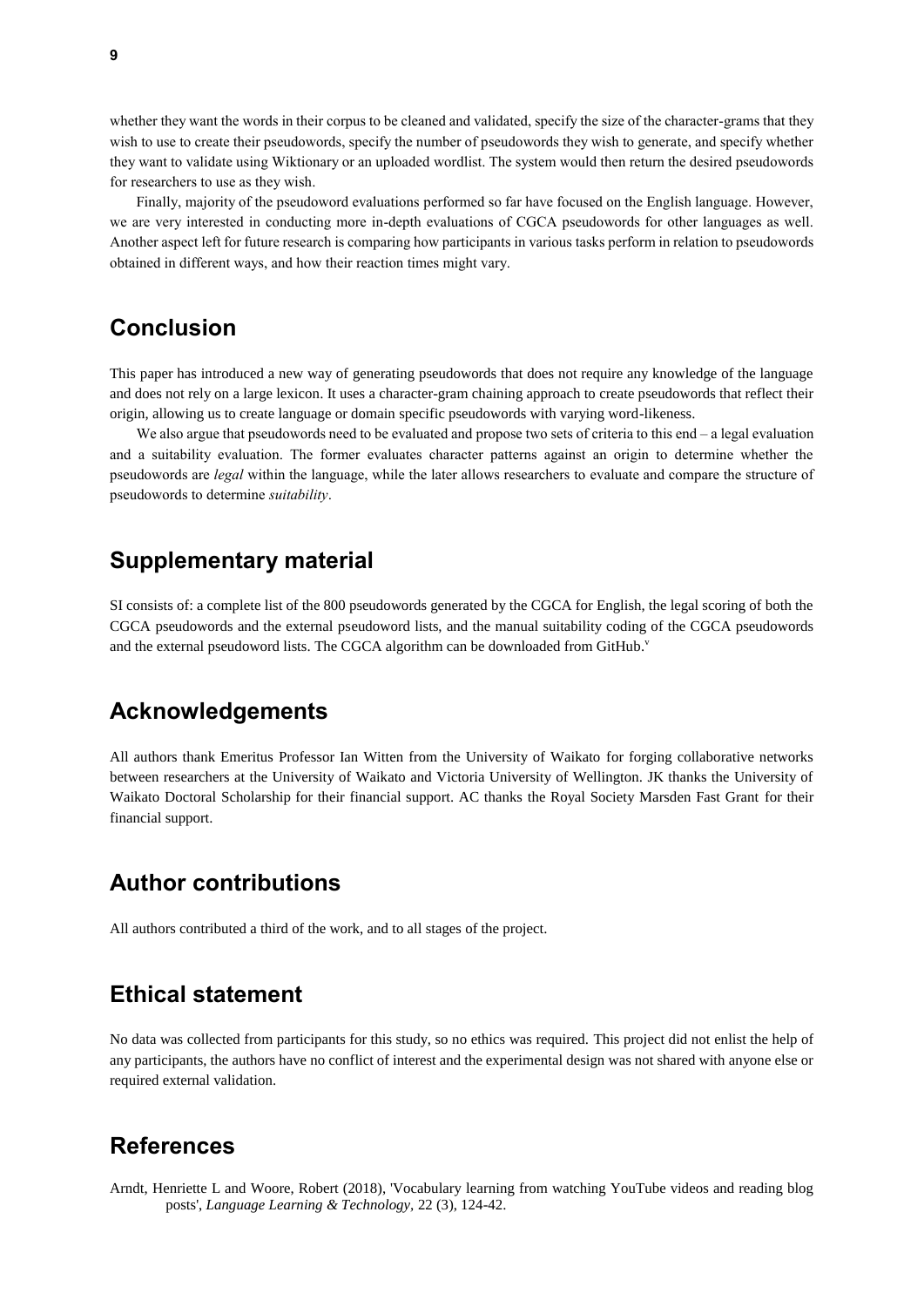- Baayen, R H, Piepenbrock, Richard, and van Rijn, Heddderick (1993), 'The CELEX database on cd-rom', (Web Download. Philadelphia: Linguistic Data Consortium).
- Baayen, R Harald and Schreuder, Robert (2011), *Morphological structure in language processing* (151: Walter de Gruyter).
- Balota, DA, et al. (2007), 'The English Lexicon Project', *Behaviour Research Methods,* 39 (3), 445-59.
- Bauer, Laurie and Nation, I S P (1993), 'Word families', *International Journal of Lexicography,* 6 (4), 253-79.
- Bell, Timothy C, Cleary, John G, and Witten, Ian H (1990), *Text compression* (348: Prentice Hall Englewood Cliffs, NJ).
- Berko, Jean (1958), 'The child's learning of English morphology', *Word,* 14 (2-3), 150-77.
- Buchmeier, M (2008a), *Bilingual Dictionaries for Offline Use - Spanish frequency list*.
- --- (2008b), *Bilingual Dictionaries for Offline Use - Italian frequency list*.
- --- (2009), *Bilingual Dictionaries for Offline Use - German frequency list*.
- Cardenas, Jessica M (2009), 'Phonics instruction using pseudowords for success in phonetic decoding', (Florida International University).
- Coxhead, Averil (2000), 'A new academic word list', *TESOL quarterly,* 34 (2), 213-38.
- Coxhead, Averil and Demecheleer, Murielle (2018), 'Investigating the technical vocabulary of Plumbing', *English for Specific Purposes,* 51, 84-97.
- Davies, Mark (2002), *The Corpus of Historical American English (COHA)*.
- --- (2013a), *Global Web-Based English (GloWbE)*.
- --- (2013b), *News on the Web (NOW)*.
- --- (2015), *The Wikipedia Corpus*.
- Duyck, Wouter, et al. (2004), 'WordGen: A tool for word selection and nonword generation in Dutch, English, German, and French', *Behavior Research Methods, Instruments and Computers,* 36 (3), 488-99.
- Elgort, Irina and Warren, Paul (2014), 'L2 vocabulary learning from reading: Explicit and tacit lexical knowledge and the role of learner and item variables', *Language Learning,* 64 (2), 365-414.
- Graham, Steve, Harris, Karen R, and Loynachan, Connie (1993), 'The Basic Spelling Vocabulary List', *The Journal of Educational Research,* 86 (6), 363-68.
- Groff, P 'The Usefulness of Pseudowords', < [http://www.nrrf.org/old/essay\\_pseudowords.html>,](ttp://www.nrrf.org/old/essay_pseudowords.html%3e) accessed.
- Jakobsen, Anne Sofie, Coxhead, Averil, and Henriksen, Birgit (2018), 'General and academic high frequency vocabulary in Danish', *Nordand,* 2 (01), 64-89.
- Keuleers, Emmanuel and Brysbaert, Marc (2010), 'Wuggy: A multilingual pseudoword generator', *Behavior research methods,* 42 (3), 627-33.
- Kučera, Henry and Francis, Winthrop Nelson (1967), *Computational analysis of present-day American English* (1 edn.: Brown University Press).
- Meara, Paul (2010), *EFL Vocabulary Tests* (second edn.; Swansea: Lognostics.).
- Miller, George Armitage and Selfridge, Jennifer A (1950), 'Verbal context and the recall of meaningful material', *The American Journal of Psychology,* 63, 176-85.
- Nation, I.S.P, Heatley, A, and Coxhead, Averil (2002), 'Range: A program for the analysis of vocabulary in texts [software]'.
- New, Boris, et al. (2004), 'Lexique 2: A new French lexical database', *Behavior Research Methods, Instruments and Computers,* 36 (3), 516-24.
- Nordquist, R 'Definition and Examples of Pseudowords', [<https://www.thoughtco.com/pseudoword-definition-](https://www.thoughtco.com/pseudoword-definition-1691549)[1691549>](https://www.thoughtco.com/pseudoword-definition-1691549), accessed.
- Proença, Jorge, et al. (2017), 'Automatic evaluation of children reading aloud on sentences and pseudowords', *Proc. INTERSPEECH*, 2749-53.
- Rastle, Kathleen, Harrington, Jonathan, and Coltheart, Max (2002), 'The ARC nonword database', *The Quarterly Journal of Experimental Psychology,* 55 (4), 1339-62.
- Rueckl, Jay G and Olds, Elizabeth M (1993), 'When pseudowords acquire meaning: Effect of semantic associations on pseudoword repetition priming', *Journal of Experimental Psychology: Learning, Memory, Cognition,* 19 (3), 515.
- Saragi, T, Nation, I S P, and Meister, G F (1978), 'Vocabulary learning and reading', *System* 6(2), 72-78.
- Schwartz, Steven (2013), *Measuring reading competence: A theoretical-prescriptive approach* (Springer Science & Business Media).
- Webb, Stuart (2005), 'Receptive and productive vocabulary learning: The effects of reading and writing on word knowledge', *Studies in Second Language Acquisition,* 27 (1), 33-52.
- --- (2007), 'The effects of repetition on vocabulary knowledge', *Applied Linguistics,* 28 (1), 46-65.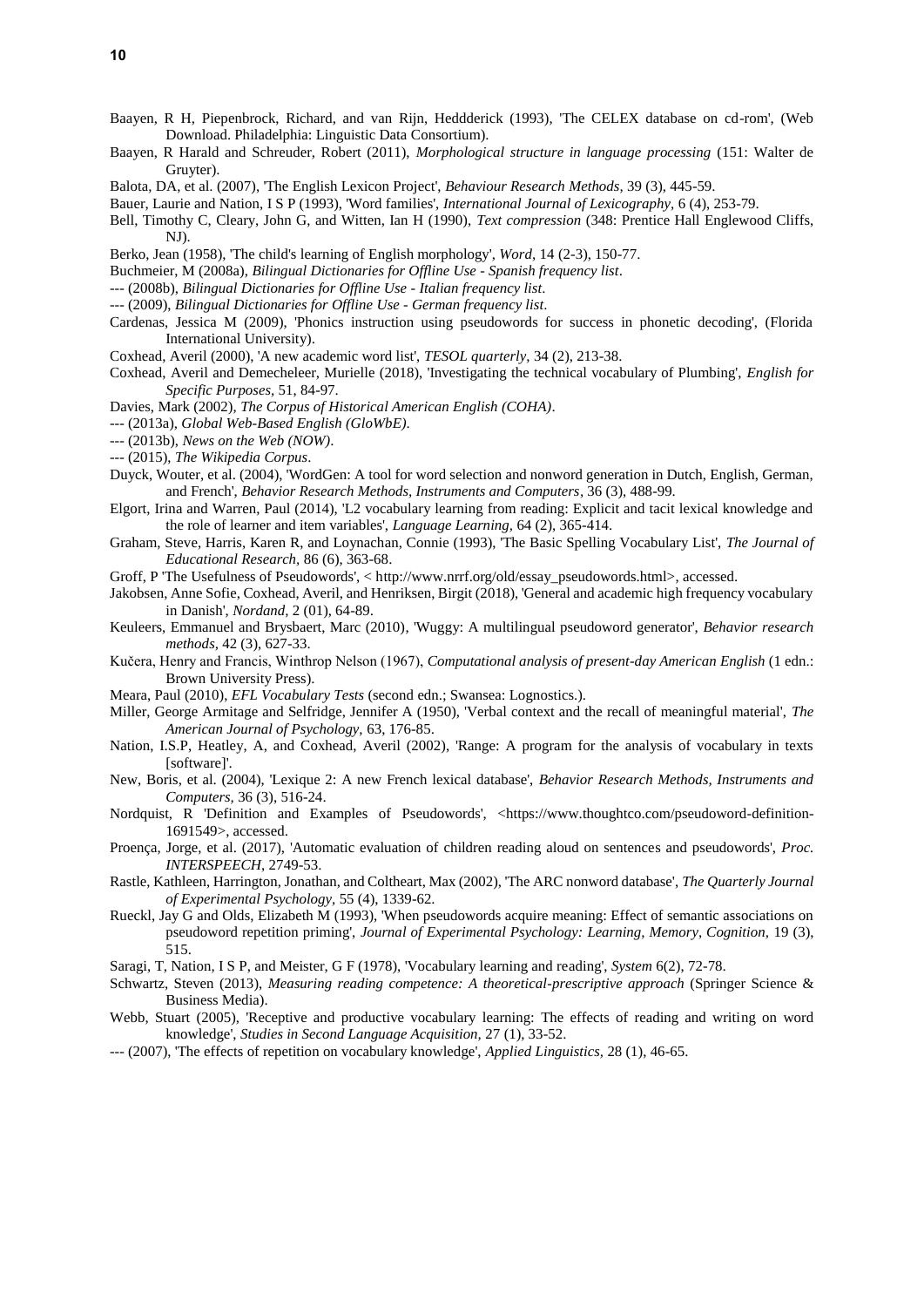# **Figures**



<span id="page-10-3"></span>Figure 1: The modular steps involved in the character-gram chaining algorithm

# **Tables**

**Table 1:** Creating pseudowords by manipulating a stimulus

| (n)<br>Insertion | Deletion<br>(O) | <b>Tansposition</b> 、 | Composition (ation) |
|------------------|-----------------|-----------------------|---------------------|
| piloth           | pilt            | pliot                 | pilotation          |

<span id="page-10-0"></span>**Table 2:** Creating a pseudoword (*reroin*) using high frequency bi-grams. Generated using WordGen (Duyck et al. 2004)

| bigram:<br>~~  | $P^*$                           | $\mathbf{a}$ r         | <b>MO</b><br>__    | vı  | --<br>Ш      |
|----------------|---------------------------------|------------------------|--------------------|-----|--------------|
| 1037<br>ΣЦ<br> | $\overline{\phantom{0}}$<br>'60 | $H^{\wedge}H^{\wedge}$ | ററ<br>$20 -$<br>πυ | ≖∪⊾ | - -<br>1 J U |

<span id="page-10-1"></span>**Table 3:** Creating a pseudoword (*shib*) by combining sub-syllabic elements

| Jnset   | vucleus<br>. | ⊅oda            | Pseudoword |
|---------|--------------|-----------------|------------|
| sh      | 112          | $\cdot$ $\cdot$ | $5h-1-r$   |
| . show' | tin          | $b$ <i>tb</i>   |            |
| ın      | (as          | 1n              |            |
| (as     | ш            | (as             |            |

<span id="page-10-2"></span>**Table 4:** Natural language modelling with n-gram models (Bell et al. 1990)

| Order-0 text (single character) | fsn'iaad ir lntns hynci,aais oayimh t n ,at oeotc fheotyi t afrtgt oidtsO,<br>wrr thraeoe rdaFr ce.g    |
|---------------------------------|---------------------------------------------------------------------------------------------------------|
| Order-5 text (6-gram)           | Number diness, and it also light of still try and amoung Presidential<br>discussion is department-trans |
| Order-11 text (12-gram model)   | Papal pronounced to the appeal, said that he'd left the lighter fluid, ha,<br>ha"? asked the same numbe |

<span id="page-10-4"></span>**Table 5 :** A sample of 10 pseudowords generated by CGCA (prior to evaluation)

| 2-gram | 3-gram      | 5-gram        | 8-gram          | r-gram           |
|--------|-------------|---------------|-----------------|------------------|
| scon   | punit       | untalentleman | uncertification | eightist         |
| cens   | recollusted | unlabelling   | representably   | braveller        |
| nes    | cree        | registract    | unstructure     | unexception      |
| vois   | dward       | injusting     | undifference    | disbehaviour     |
| sunt   | witle       | orches        | intergovernment | ninthood         |
| zer    | captime     | heritancy     | unconsolidate   | apartmentalizing |
| stro   | hydraft     | easters       | uncirculates    | lettes           |
| ghol   | natigating  | unsenting     | semanticise     | gotters          |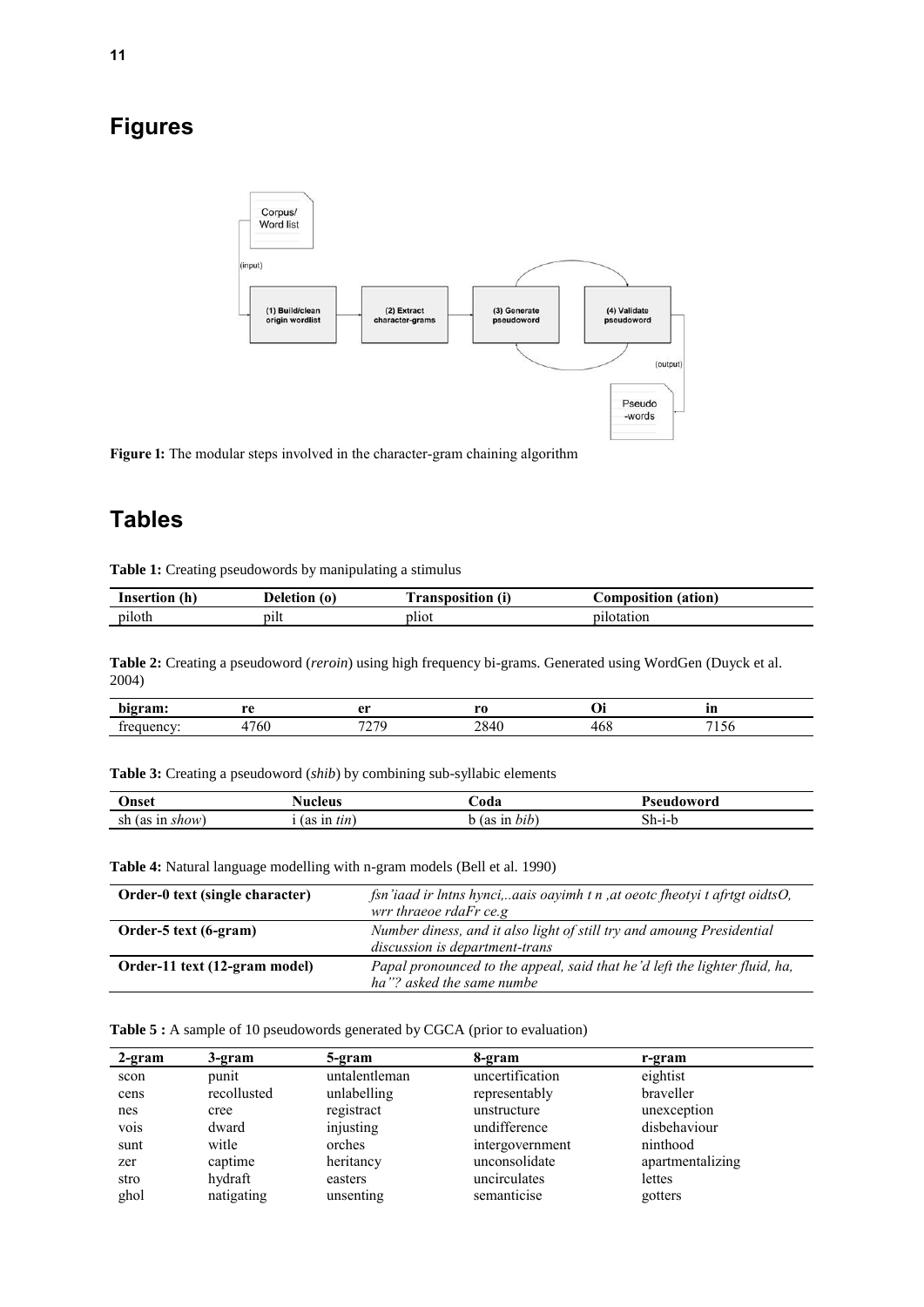| acive | ouncing |         | undistinguish               | reeness            |
|-------|---------|---------|-----------------------------|--------------------|
| weat  | unnius  | natıbly | ra <sub>0</sub><br>ırmatıye | whitecturalisation |

<span id="page-11-0"></span>**Table 6:** Criteria for assessing pseudoword legality (for English)

| $C+$ (one or more consecu-<br>tive consonants)                                                         | Extract sequences of consecutive consonants from a pseudoword and validate them<br>only if they appear within a token in the origin wordlist. For example, for the<br>pseudoword <i>conferious</i> , its consecutive consonants are: $c$ , $nf$ , $r$ , and $s$ .                                  |
|--------------------------------------------------------------------------------------------------------|----------------------------------------------------------------------------------------------------------------------------------------------------------------------------------------------------------------------------------------------------------------------------------------------------|
| V+ (one or more consecu-<br>tive vowels)                                                               | Extract sequences of consecutive vowels from a pseudoword and validate them only<br>if they appear within a token in the origin wordlist. For example, for the pseudoword<br><i>conferious</i> , its consecutive vowels are: $o$ , $e$ , and <i>iou</i> .                                          |
| $CV+C$ (a consonant, fol-<br>lowed by one or more con-<br>secutive vowels, followed<br>by a consonant) | Extract sequences of consecutive vowels including one leading and one trailing con-<br>sonant from a pseudoword and validate them only if they appear within a token in<br>the origin wordlist. For example, for the pseudoword <i>conferious</i> , its cv+c patterns<br>are: con, fer, and rious. |

<span id="page-11-1"></span>**Table 7:** Criteria for assessing pseudoword suitability (for English)

| Compound                    | A pseudowords that is made up of two or more real words within the language. For<br>example captime (cap-time).                                                                                                                                               |
|-----------------------------|---------------------------------------------------------------------------------------------------------------------------------------------------------------------------------------------------------------------------------------------------------------|
| Polymorphic                 | A pseudoword that consists of a real root plus one of more affixes. For example in-<br>determines (in-determine-s). Note that a compound can also be polymorphic. For<br>example captimed (cap-time-ed).                                                      |
| Near polymorphic            | A pseudoword whose root does not exist in the language but includes one or more<br>affixes. For example alphise (alph-ise). Note that a pseudoword can be either poly-<br>morphic or near polymorphic, but not both. It either has a real root or it doesn't. |
| One-character dissimilarity | A pseudoword that is easily identifiable as one character away from a real word<br>within the language. For example overses (overseas).                                                                                                                       |

<span id="page-11-2"></span>Table 8: Results for the individual legal evaluation (per 100 pseudowords)

| Pseudowords | $C+$ errors | V+ errors | CV+C errors | Non-legal words |
|-------------|-------------|-----------|-------------|-----------------|
| 2grams      |             | 0         | O           | 10              |
| 3grams      |             | 0         |             |                 |
| 4grams      |             | 0         | 0           | 0               |
| 5grams      |             | 0         | $\theta$    | 0               |
| 6grams      |             | 0         | $_{0}$      | 0               |
| 7grams      |             | 0         | $\theta$    | 0               |
| 8grams      |             | 0         | 0           |                 |
| r-grams     |             |           |             |                 |

| Category | Pseudoword | C+ Errors        | V+ Errors        | <b>CV+C</b> Errors |
|----------|------------|------------------|------------------|--------------------|
| 2gram    | yies       | $\boldsymbol{0}$ | $\theta$         |                    |
| 2gram    | yied       | 0                | $\theta$         |                    |
| 2gram    | vois       | $\boldsymbol{0}$ | $\boldsymbol{0}$ |                    |
| 2gram    | gymma      |                  | 0                | 0                  |
| 2gram    | tbscrap    |                  | 0                | 0                  |
| 2gram    | faugh      | 0                | 0                |                    |
| 2gram    | eiguit     | 0                | 0                |                    |
| 2gram    | jous       | 0                | 0                |                    |
| 2gram    | dyntin     |                  | 0                | 0                  |
| 2gram    | gympart    |                  | 0                | 0                  |
| 3gram    | reuniour   | 0                | 0                |                    |
|          |            |                  |                  |                    |

<span id="page-11-3"></span>**Table 9:** Error examples for the individual legal evaluation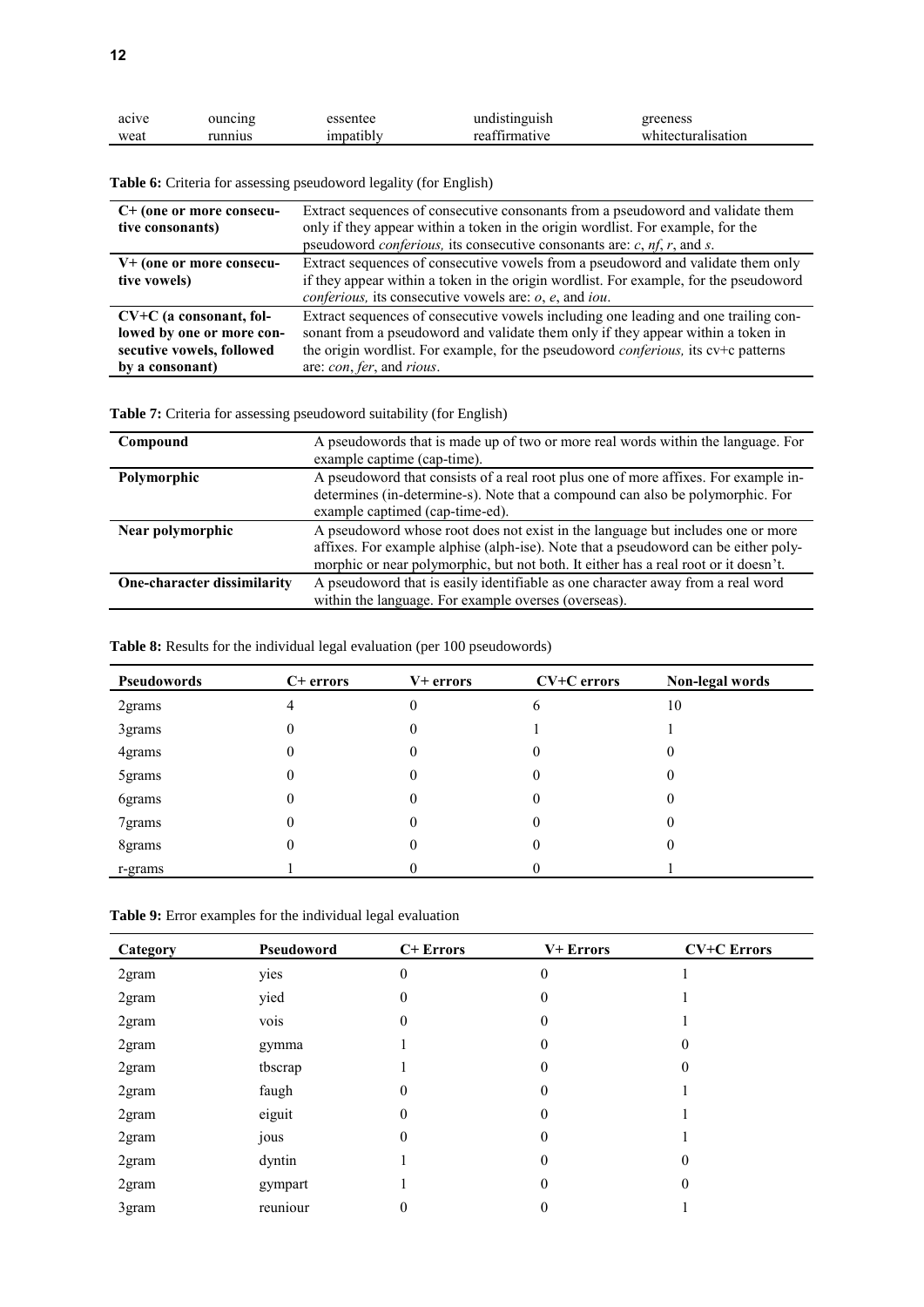<span id="page-12-0"></span>

|--|

| Category  | Compound | Polymorphic | <b>Near Polymorphic</b> | <b>Char Dissimilarity</b> |
|-----------|----------|-------------|-------------------------|---------------------------|
| $2$ -gram | 3        | 2           | 22                      | 43                        |
| $3$ -gram | 5        | 10          | 40                      | 39                        |
| 4-gram    | 10       | 22          | 40                      | 20                        |
| 5-gram    | 5        | 44          | 40                      | 18                        |
| 6-gram    |          | 71          | 18                      | 16                        |
| 7-gram    |          | 80          | 16                      | 21                        |
| 8-gram    | 4        | 85          | 9                       | 20                        |
| r-gram    |          | 47          | 33                      | 14                        |

**Table 10:** Results from the suitability evaluation (per 100 pseudowords)

<span id="page-12-1"></span>**Table 11:** Chosen coded affixes, derived from levels 2, 3, and 4 by Bauer & Nation (1993)

| <b>Inflectional suffixes</b>                   | Frequent and regular derivational<br>affixes | <b>Frequent orthographically regu-</b><br>lar affixes |
|------------------------------------------------|----------------------------------------------|-------------------------------------------------------|
| -s, -ies, -es, -ed $/$ -d $/$ -t, -en, -ing, - | -able, -er, -ish, -less, -ly, -ness, -th, -  | -al, -ation, -ess, -ful, -ism, -ist, -ity, -          |
| er, -es                                        | y, non-, un-                                 | ize $/$ -ise, -ment, -ous, in- $/$ im-                |

<span id="page-12-2"></span>

|  |  | Table 12: A sample of 10 pseudowords generated using ARC, ELP, WordGen, Wuggy, and Meara |  |  |  |  |
|--|--|------------------------------------------------------------------------------------------|--|--|--|--|
|  |  |                                                                                          |  |  |  |  |

| <b>ARC</b> | <b>ELP</b> | WordGen | <b>Wuggy</b> | Meara       |
|------------|------------|---------|--------------|-------------|
| grev       | drimaced   | daney   | dre          | berrow      |
| bloap      | nightkine  | biled   | woubt        | whaley      |
| shrusks    | sonehead   | ragio   | istye        | contrivial  |
| zoc        | creemason  | applk   | hu           | detailoring |
| spails     | selectove  | hoory   | roud         | eldred      |
| gir        | nonclude   | loeer   | pliedes      | gumm        |
| thwiped    | gastrami   | adoke   | onsce        | pocock      |
| grear      | asjoins    | cheed   | buit         | pernicate   |
| prirr      | guinbess   | flort   | fims         | eluctant    |
| crenched   | egocative  | fraze   | sussest      | limidate    |

<span id="page-12-3"></span>Table 13: Results from the Comparison Legal Evaluation (per 100 pseudowords)

| Pseudowords | C+ errors | V+ errors | CV+C errors | Non-legal words |
|-------------|-----------|-----------|-------------|-----------------|
| 2grams      |           | $\theta$  | ጎ           | 9               |
| 3grams      | 0         | 0         |             |                 |
| 4grams      |           |           |             |                 |
| 5grams      |           |           |             |                 |
| 5grams      |           |           |             |                 |
| 6grams      |           |           |             |                 |
| 7grams      | $_{0}$    | 0         |             |                 |
| 8grams      |           |           |             |                 |
| r-grams     |           |           |             |                 |
| ARC         | ∍         |           | 14          | 16              |
| ELP         |           |           | 6           | 10              |
| WordGen     |           |           | 18          | 26              |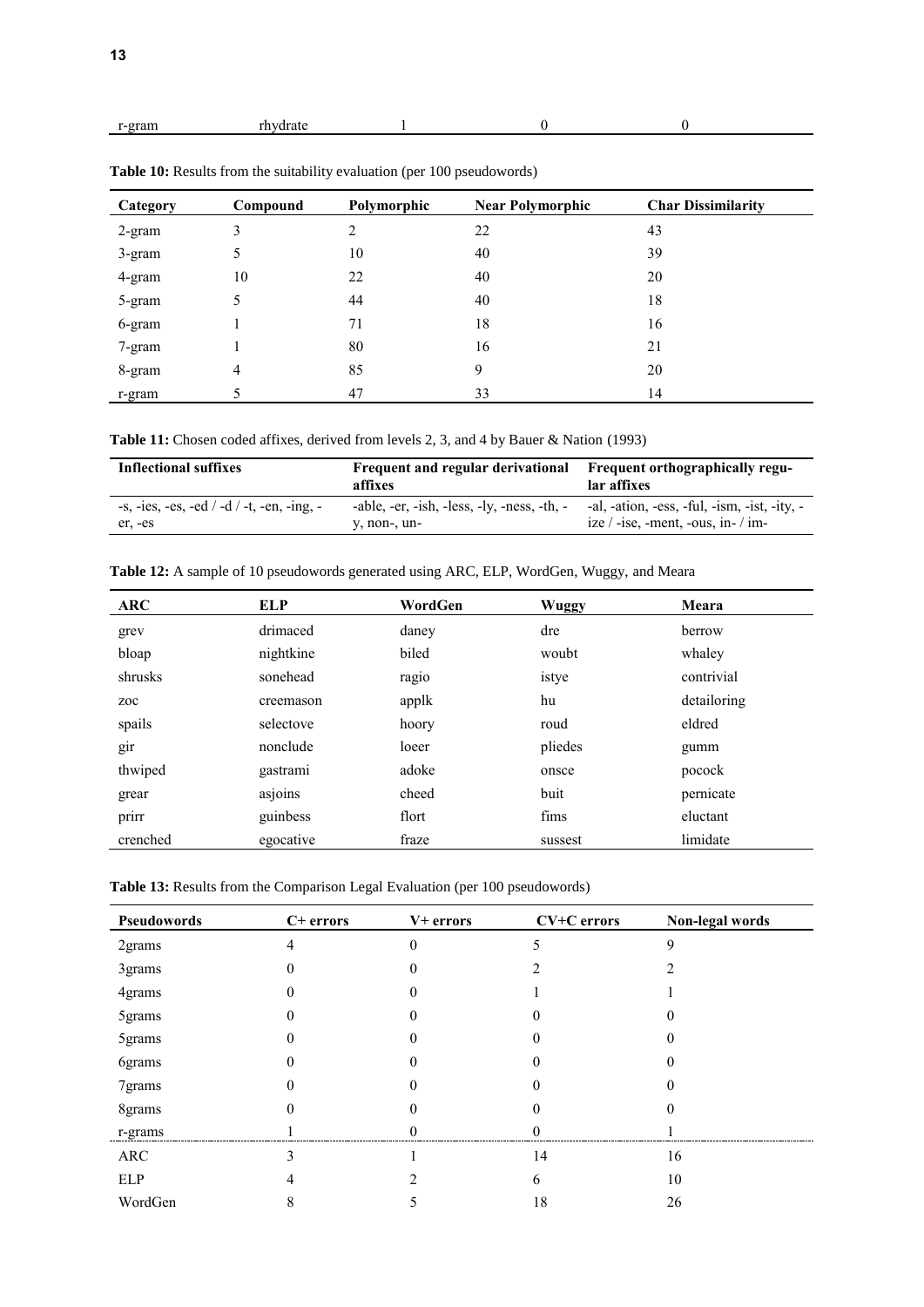| Wuggy |  | <b>C</b> | ∼<br>$\sim$ 1 |
|-------|--|----------|---------------|
| Meara |  |          |               |

| Category | Compound | Polymorphic | <b>Near Polymorphic</b> | <b>Char Dissimilarity</b> |
|----------|----------|-------------|-------------------------|---------------------------|
| 2-gram   | 3        | 2           | 22                      | 43                        |
| 3-gram   | 5        | 10          | 40                      | 39                        |
| 4-gram   | 10       | 22          | 40                      | 20                        |
| 5-gram   | 5        | 44          | 40                      | 18                        |
| 6-gram   |          | 71          | 18                      | 16                        |
| 7-gram   |          | 80          | 16                      | 21                        |
| 8-gram   | 4        | 85          | 9                       | 20                        |
| r-gram   |          | 47          | 33                      | 14                        |
| ARC      |          |             | 58                      | 34                        |
| ELP      | 6        | 3           | 58                      | 43                        |
| WordGen  |          | 8           | 36                      | 48                        |
| Wuggy    | 3        | 7           | 37                      | 47                        |
| Meara    | 9        | 10          | 26                      | 14                        |

<span id="page-13-0"></span>Table 14: Results from the Comparison Suitability Evaluation (per 100 pseudowords)

<span id="page-13-1"></span>**Table 15:** Language specific pseudowords generated using the CGCA

| German     | Spanish    | Italian    | English    |
|------------|------------|------------|------------|
| bisscheint | mirande    | abbastardo | acknowier  |
| kinden     | puestra    | dicevuto   | reorganic  |
| viellen    | suficio    | dentre     | sweaten    |
| wassen     | oporta     | momente    | clinist    |
| alleich    | histos     | dimente    | inflatting |
| scheinlich | tambiar    | ufficile   | puddiness  |
| entschuld  | suerto     | pagari     | tonnect    |
| viellein   | grando     | ottimana   | incling    |
| entschule  | accidentro | finalmeno  | epidest    |
| bisscheiße | dentra     | lavore     | prograph   |

<span id="page-13-2"></span>**Table 16:** Domain specific pseudowords generated using the CGCA

| Academic     | <b>Grade school</b> |
|--------------|---------------------|
| unconverse   | brough              |
| enormat      | brothes             |
| corresponse  | withough            |
| illustract   | mountries           |
| emergins     | grandmothes         |
| primarise    | countain            |
| majoritise   | cottom              |
| phasize      | mountry             |
| undiminution | clother             |
| preliminish  | botton              |